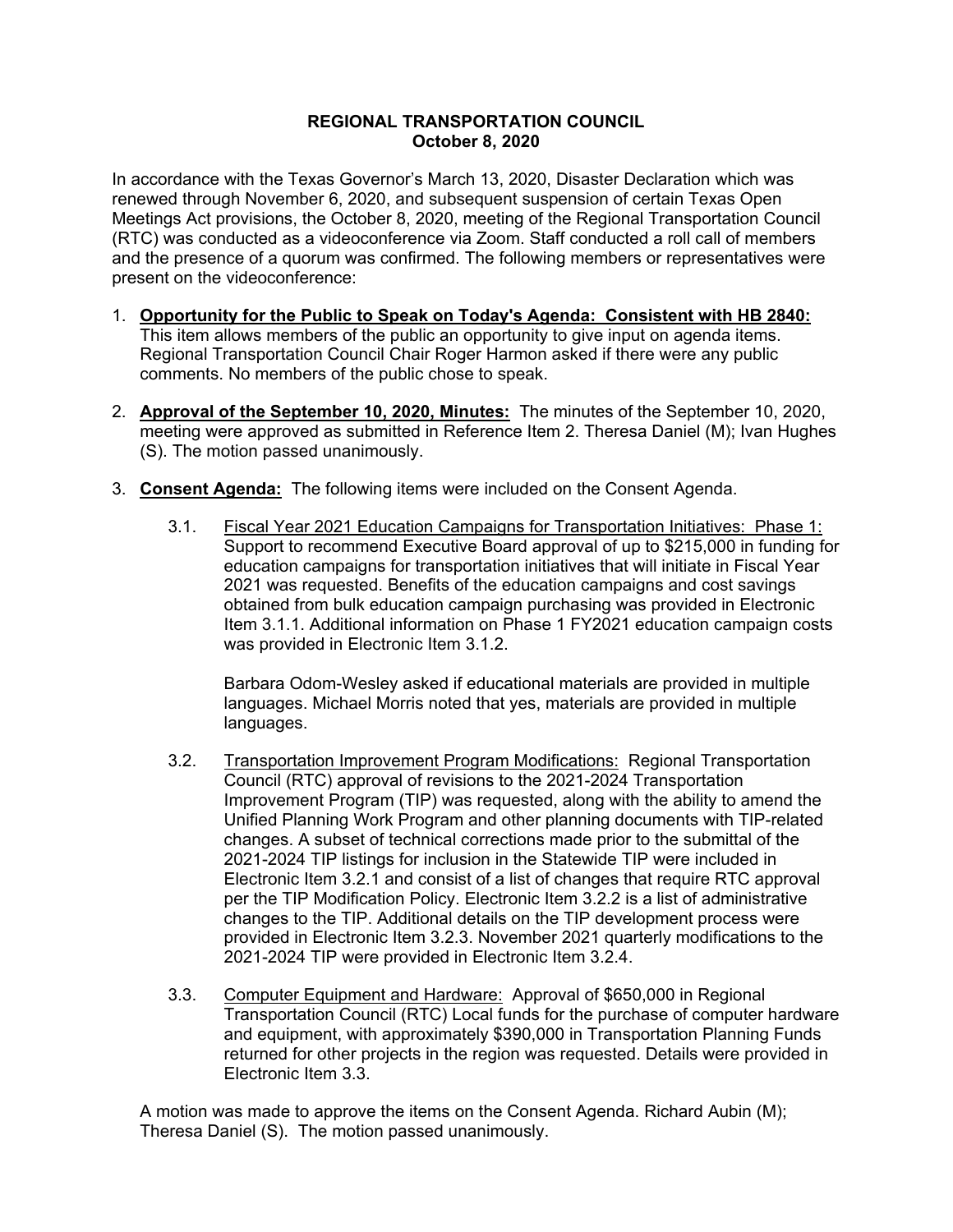- 4. **Orientation to the Agenda/Director of Transportation Report:** Michael Morris provided an overview of items in the Director of Transportation Report. He noted that Virgin Hyperloop has announced that the Hyperloop Certification Center will be located in West Virginia. In addition, he noted the Regional Transportation Council (RTC) and partners were awarded \$25 million in Better Utilizing Investments to Leverage Development (BUILD) funds for the for the North Texas Multimodal Operations, Velocity, Efficiency, and Safety Program. He also noted beginning with this month's meeting, performance measure emphasis areas for each agenda item will be noted differently. Items will reflect up to two of the following performance measures addressed: administrative, safety, air quality, transit, roadway, goods movement, and bicycle/pedestrian+. Mr. Morris also noted that a continuing resolution funding the government through December 11, 2020, has been approved and Fixing America's Surface Transportation (FAST) Act surface transportation funding and policies have been extended through September 30, 2021. Staff has written a letter, as requested by the RTC, to the North Texas Tollway Authority and Texas Department of Transportation Headquarters with regard to interest to extend SH 360 and potentially Chisholm Trail Parkway eventually outside the region as part of a State network. A copy of the letter will be included in next month's RTC recent correspondence. He noted details of a proposed new Strategic Traffic Signal Program were provided in Electronic Item 4.1, and the new Curb Management Regional Planning Guide is available at [www.nctcog.org/parking.](http://www.nctcog.org/parking) In addition, the Fall 2020 Traffic Incident Management Executive Level Course virtual training course announcement was provided in Electronic Item 4.2. Electronic Item 4.3 contained current information on the Auto Occupancy/High-Occupancy Vehicle Quarterly Subsidy Report. Upcoming Dallas-Fort Worth Clean Cities events were provided at<https://www.dfwcleancities.org/dfw-clean-cities-meetings> and current air quality funding opportunities for vehicles were provided at [https://www.nctcog.org/trans/quality/air/funding-and-resources/fundingvehicle.](https://www.nctcog.org/trans/quality/air/funding-and-resources/fundingvehicle) Electronic Item 4.4 included the latest status report on ozone. An additional comment received for the August public input opportunity minutes was provided in Electronic Item 4.5 and September online input opportunity minutes were provided in Electronic Item 4.6. Electronic Item 4.7 contained a notice for the October online input opportunity. The current Public Comments Report was provided in Electronic Item 4.8, recent correspondence in Electronic Item 4.9, recent news articles in Electronic Item 4.10, and recent press releases in Electronic Item 4.11.
- 5. **Clear PathTM Technology Program:** Jeff Hathcock discussed the Clear PathTM Technology Program that was highlighted at the September 10, 2020, Regional Transportation Council (RTC) meeting. Since that time, the North Central Texas Council of Governments received notification it was awarded \$25 million in Better Utilizing Investments to Leverage Development (BUILD) Grant funds for the Trinity Trailway Express (TRE) transit rail line. The project includes five bridges and double tracking sections on the TRE line. In addition to the infrastructure improvements, Clear Path $TM$  technology implementation was included in the BUILD Grant project. Approximately \$2.5 million from the BUILD Grant award is available for implementation of the technology. In addition, regional rail agencies will potentially participate and contribute approximately \$3.1 million to the total project cost of \$13.1 million. Additional RTC funding was proposed for the efforts. Details were provided in Electronic Item 5. A motion was made to approve \$400,000 in RTC Local funds and \$7.1 million in RTC federal funds as part of the total project cost to implement the Clear Path™ Technology system as outlined in Electronic Item 5. Action also included approval for staff to administratively amend the Transportation Improvement Program/Statewide Transportation Improvement Program and other planning/administrative documents to include the project details. Rick Grady (M); Dianne Costa (S). The motion passed unanimously.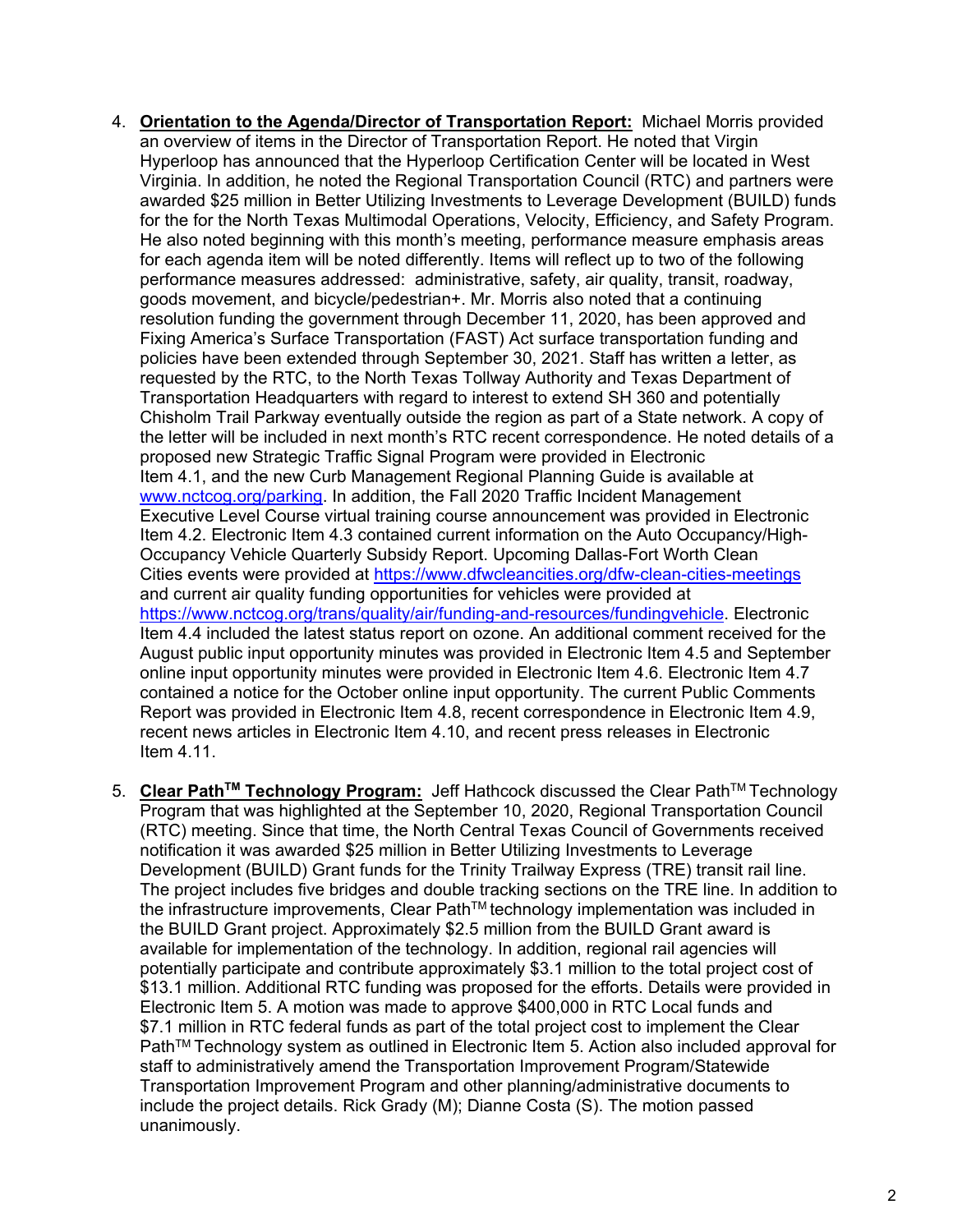- 6. **2021 Unified Transportation Program and Regional 10-Year Plan Update:** Christie Gotti briefed the Regional Transportation Council (RTC) on updates to the Regional 10-Year Plan as a result of Texas Transportation Commission (TTC) action on the 2021 Unified Transportation Program (UTP). The RTC last approved Regional 10-Year Plan updates in June 2020. The changes included adjusting cost overruns on existing projects with Category 2 and/or Category 4 funds and requesting Category 12 funding from the TTC. At its August meeting, the TTC approved the Fiscal Year (FY) 2021 UTP. Staff noted funding changes made since the RTC's approval in June. FM 545 was a new project in Collin County funded with Category 4 funds. Category 2 funding changes included a decrease in funding for US 380 from \$320 million to \$278 million and an increase in funding on FM 2642 in Hunt County. Other funding changes due to cost adjustments and category funding changes were also highlighted. A listing of all 10-Year Plan changes was provided in Electronic Item 6.2. In addition, a funding overview for US 380 and north/south roadways in Collin County was provided. In December 2016, the RTC approved \$452 million for the projects and in 2018 the RTC approved additional funding for Collin County. However, funding was not added in the UTP until 2019 because control-section-job (CSJ) numbers were not assigned for the projects. For 2020, the TTC has approved \$560.6 million for the project, which is greater than the original funds proposed by the RTC in 2016. Staff will continue to advocate for fair share allocation to the region and focus on Collin County projects. Michael Morris thanked the TTC for recognizing the RTC's previous commitments in Collin County. A map of Dallas-Fort Worth Regional 10-Year Plan projects from 2016 to date was highlighted, including approved projects, the new Category 4 project, and proposed tolled projects. Ms. Gotti noted that the Texas Department of Transportation (TxDOT) has already initiated discussions on the FY2022 UTP and staff anticipates efforts will largely include refunding projects for which funding was previously removed in prior 10-Year Plans especially in light of COVID-19 funding implications. Staff anticipates very few new projects, and funding targets are not expected to be received until after the draft project listings are due to TxDOT Austin in January 2021. The timeline for this effort was highlighted. Staff will continue to coordinate with TxDOT districts to prepare the initial draft project listing due in January and will resubmit after funding targets are received. Public involvement is expected to being in the spring, with Surface Transportation Technical Committee and RTC action anticipated in the May/June timeframe, followed by TxDOT public involvement prior to anticipated TTC action in August 2021. Additional details were provided in Electronic Item 6.1. Duncan Webb thanked the RTC and TTC for their support of projects in Collin County and noted the county will continue to move forward with freeways. He added he was supportive of the information presented. Mr. Morris noted as the RTC moves forward with its Legislative Program, it is important to tie the allocation of Category 12 funds to IH 35 in Austin to actual unfunded projects. For example, the inability to fully fund US 380 comes at the expense of Category 12 funding being allocated to IH 35. There is clearly a connection since there is only a certain amount of Category 12 funds available for the TTC to allocate. A motion was made to approve the revised 2020 Regional 10-Year Plan project listings in Electronic Item 3.2 as well as the ability to administratively amend the Transportation Improvement Program/Statewide Transportation Improvement Program and other planning/administrative documents to incorporate these changes. Dianne Costa (M); John Keating (S). The motion passed unanimously.
- 7. **High-Speed Rail Status Report and Contingency Action:** Michael Morris presented a status report on high-speed rail and noted that action was not needed for the item. Regarding the Dallas to Houston project, the federal government has released the final Rule of Particular Applicability and the Record of Decision for Texas Central Railroad to move towards financial closure and implementation of high-speed rail. The project is number one in the COVID-19 #00X Infrastructure Program at over \$20 billion in investment. The City of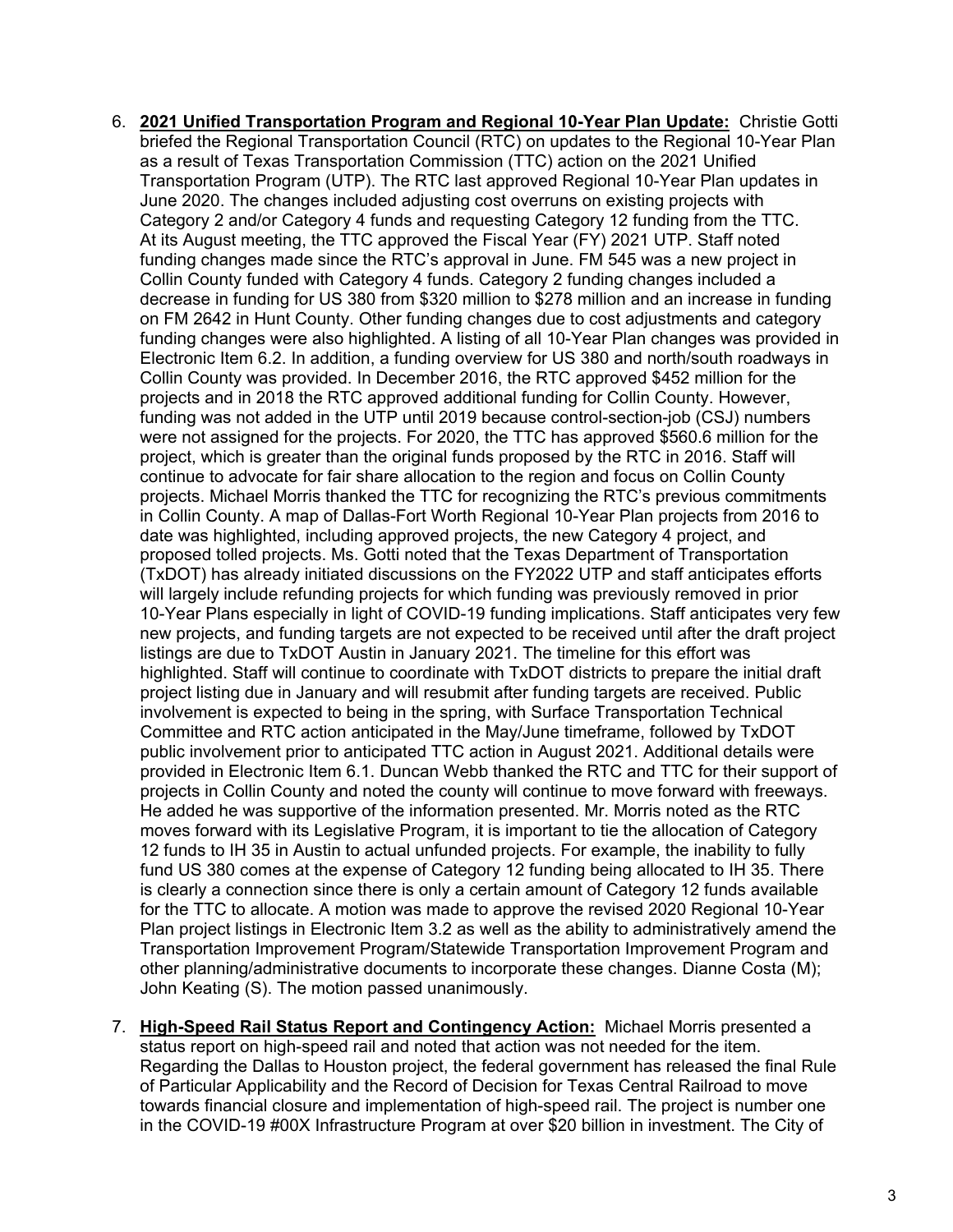Dallas is advancing levees as part of its floodway extension, and additional engineering is needed for high-speed rail to get to the downtown station. Texas Central will pay for the engineering cost as part of the process, and financial support from the Regional Transportation Council (RTC) is no longer necessary. Mr. Morris thanked the RTC for its continued support for this project, as well as for funding the extension of high-speed transportation from Dallas through Arlington to Fort Worth. He also thanked State Representative Yvonne Davis for her support of the project. RTC Vice Chair Theresa Daniel asked if the Governor was reconsidering his support for high-speed rail and if there would be any impact. Mr. Morris noted he had seen similar news reports but was unsure of the Governor's position, but that the region should continue efforts to advance high-speed transportation.

8. **Calls for Projects to Reduce Diesel Emissions:** Chris Klaus presented a recommendation to open three new, competitive calls for projects (CFP) to reduce diesel emissions. This effort addresses the air quality emphasis areas for high-emitting vehicles and equipment, idling, and fuel use. Over the past few years, the North Central Texas Council of Governments (NCTCOG) has been successful in receiving grant funding for multiple proposals submitted to the Environmental Protection Agency (EPA) under the National Clean Diesel Funding Assistance Program. For Fiscal Year (FY) 2020, three calls for projects are proposed with a total of approximately \$4 million available. The Clean Fleets North Texas 2020 CFP and the North Texas Freight Terminal Electrification 2020 CFP have small amounts of funding available from previous calls for projects, and the North Texas Emissions Reduction Project 2020 CFP provides new funding with more flexibility. Funding is available to replace heavy-duty diesel vehicles/equipment, rail/switch yard idle reduction technologies, and installation of infrastructure for refrigerated trucks and trailers at freight terminals. Eligible applicants for each call for project were highlighted. Projects must operate in the required geographical area for each funding program, and applicants with fleets must adopt the Clean Fleet Policy. Scoring criteria will be based 75 percent on cost per ton of NOx reduced and 25 percent on oversight to balance the benefits and administrative burden. Details were provided in Electronic Item 8. The schedule for this effort was highlighted. If approved, the calls for projects was estimated to open October 9, 2020, but flexibility was requested for staff to open shortly thereafter, if necessary. Application deadlines will be every 90 days until funds are fully awarded. A motion was made to approve opening the Clean Fleets North Texas, North Texas Emissions Reduction Project, and North Texas Freight Terminal Electrification 2020 calls for projects and associated details such as eligibility screens and selection criteria included in Electronic Item 8, as well as the proposed schedule that includes a rolling 90-day application deadline to exhaust grant funds. Theresa Daniel (M); Richard Aubin (S). The motion passed unanimously.

## 9. **Changing Mobility: Data, Insights, and Delivering Innovative Projects During COVID**

**Recovery:** Michael Morris provided an update on performance metrics to help understand the impacts of COVID-19 to the transportation system. Four performance metrics have been developed that will be tracked through the COVID-19 pandemic and recovery process: 1) travel behavior response to COVID-19, 2) financial implications to traditional revenue sources, 3) benefits of travel behavior responses to areas of Regional Transportation Council (RTC) responsibility, and 4) prioritization of infrastructure improvements that offset unemployment increases. Related to travel behavior response, freeway volumes remain improved, but morning peak congestion has not returned. Afternoon peak congestion has increased but is not necessarily related to commuter trips. Transit ridership has not improved over the last few months and staff will meet with the three transit authorities to develop potential options to help increase transit ridership in the region. Bicycle/pedestrian activity remains higher than pre COVID-19, and aviation trends are also positive and will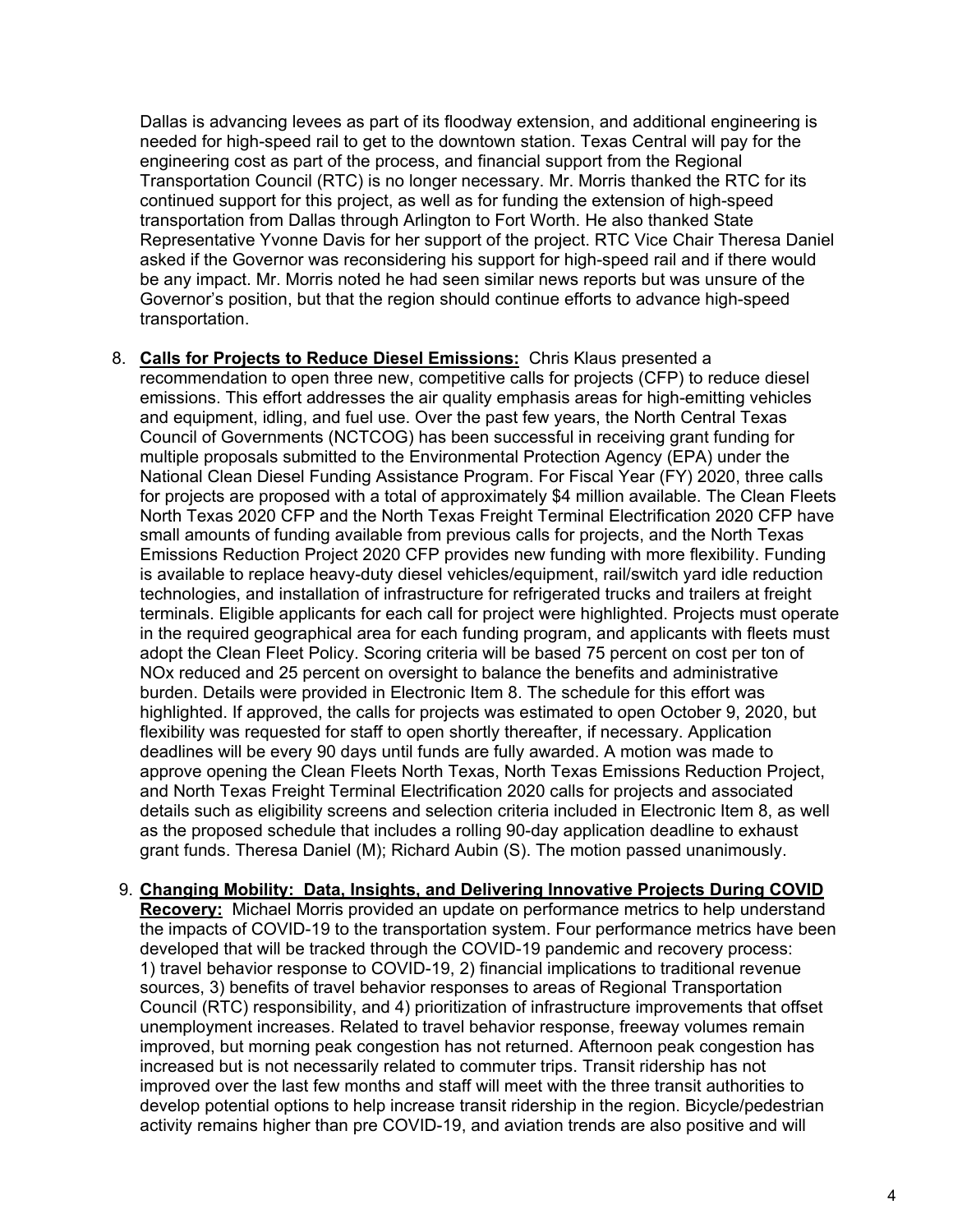likely take two-to-three years to fully recovery similar to after 9-11 or the previous financial crisis. Data related to financial implications, the second metric, was highlighted. Transit sales tax is fluctuating, and motor fuel tax trends remain decreased at approximately 12 percent lower than 2019. Sales tax, a component of Proposition 7 has not fully recovered, and August data is 5 percent lower than 2019 which dropped from July data and could be the result of no additional CARES funding. Also highlighted was the oil and gas severance tax related to Proposition 1 which continues to be negatively impacted with projections significantly lower for 2021 and 2022. Toll transactions have improved and are not expected to impact the ability for repayment of the \$300,000 million loan on SH 360. Tolled managed lane transactions remain low for IH 35E TEXpress lanes for which there is a TIFIA loan. Policy metric three is related to the benefits of travel behavior responses. Air quality improvements have occurred but are not as significant as anticipated and there is concern there may be offsets occurring such as increased diesel emissions from truck travel/goods movement, or cleaner vehicles that result in a lower gain when those vehicles do not travel. Staff will be working with the Texas Commission on Environmental Quality regarding this issue and will discuss how to take advantage of this opportunity to learn about the impacts of lower travel. The final metric is how the RTC can use innovation to advance projects and create needed employment opportunities. Every \$1 billion in transportation investment produces approximately 12,000-15,000 jobs, which is a major focus area. Staff continues to advance projects within the region to have a positive impact on the economy. Supporting efforts of Metric 4 include high-speed rail, as well as an additional round of COVID-19 #00X Infrastructure Program projects that will be presented at the next meeting. Details were provided in Electronic Item 9. RTC Vice Chair Theresa Daniel asked what occurred in the 8-hour ozone historical trends for the year 2017 that caused lower exceedances. Mr. Morris noted many things impact ozone, including nitrogen oxides (NOx), volatile organic compounds (VOC), temperature, and wind. Ozone seasons with a cooler summer may have less exceedances, or seasons with a wetter spring may impact the level of VOC from natural sources. These are examples of the many impacts, as well as changing impacts from COVID-19, that are not yet fully understood and for which adjustments may be needed in air quality areas of lesser focus. The travel behavior changes have provided an opportunity for the region and the State to rethink efforts since larger decreases were not realized and consider what other influences may be impacting air quality. Rick Grady discussed IH 35E managed lanes and asked if there was any concern within the current system regarding bond lettings and interest rates that these bonds would receive in the future considering that this revenue repays the bonds. Mr. Morris discussed repayment and noted that the short-term impacts of COVID-19 are not expected to increase financial risk.

## 10. **North Texas Center for Mobility Technologies: Research Project Funding Standards:**

Thomas Bamonte presented proposed selection criteria and the process for providing funding for sponsored research projects on mobility technologies proposed by the North Texas Center for Mobility Technologies (NTCMT). In February 2020, as part of efforts to bring the hyperloop certification center to the region, the Regional Transportation Council (RTC) approved \$2.5 million in seed funding for university research projects on mobility technologies that will help attract mobility-related companies to the region. In response to that action, four major research universities in the region (University of Texas at Arlington, University of North Texas, University of Texas at Dallas, and Southern Methodist University) have come together to form the NTCMT. NTCMT will function as a Research and Development network for mobility-related companies and public agencies in response to research sponsored by industry and other third parties. Mr. Bamonte highlighted the proposed evaluation process for selecting research projects eligible for funding. The NCTMT will complete initial vetting and propose research projects to the North Central Texas Council of Governments (NCTCOG) for funding consideration. NCTCOG subject matter expert(s)